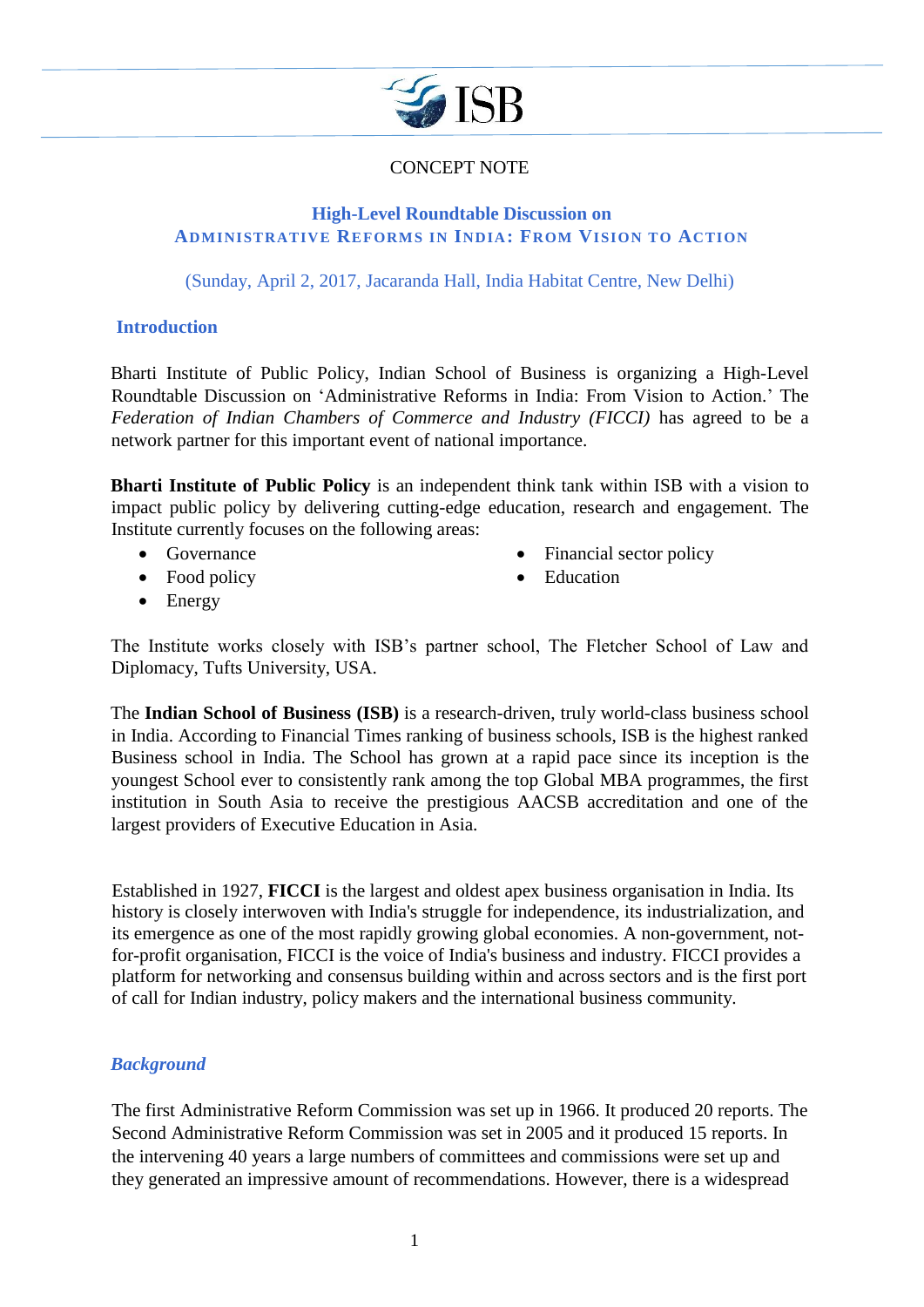feeling among citizens of India that the implementation of the recommendation has not kept pace with the generation of recommendations. This Roundtable will seriously attempt to begin the process to rectify this apparent imbalance.

The scope of discussion is indeed immense and one round table is not likely to make a big dent. But we have to start somewhere and initiate a professional discussion that will be nonpartisan and squarely in national interest.

ARC 2 was mandated to prepare a detailed blueprint for revamping the public administration system. The Commission was given the mandate to suggest measures to achieve a proactive, responsive, accountable, sustainable and efficient administration for the country at all levels of the government. The Commission was asked to consider the following:

(i) [Organisational structure](https://en.wikipedia.org/wiki/Organizational_structure) of the Government of India (ii) [Ethics](https://en.wikipedia.org/wiki/Ethics) in [governance](https://en.wikipedia.org/wiki/Governance) (iii) Refurbishing of Personnel Administration (iv) Strengthening of Financial Management Systems (v) Steps to ensure effective administration at the State level (vi) Steps to ensure effective District Administration (vii) Local Self-Government / [Panchayati Raj](https://en.wikipedia.org/wiki/Panchayati_Raj) Institutions (viii) Social Capital, Trust and Participative public service delivery (ix) Citizen-centric administration (x) Promoting [e-governance](https://en.wikipedia.org/wiki/E-governance) (xi) Issues of Federal Polity (xii) [Crisis](https://en.wikipedia.org/wiki/Crisis_management)  [Management](https://en.wikipedia.org/wiki/Crisis_management) (xiii) Public Order.

This is a rich treasure trove of ideas and we do not need to re-invent the wheel again. Our focus now has to be on the implementation of ideas that have been widely accepted.

## **Objective of the Roundtable Discussion**

The Panel Discussion on **'Administrative Reforms in India: From Vision to Action'** aims to:

- Deepen the understanding about the need for urgent implementation of administrative reforms;
- Highlight the opportunity cost of inaction on this front as inefficiency of government is the single largest tax on private sector.
- Understand the reasons behind poor implementation record of the recommendations.
- Generate a consensus on options for significantly ramping implementation of Administration Reforms.
- Share national and international best practice in implementation of administrative reforms
- Contribute to the preparation of a high-level white paper on implementation of administrative reforms with focus on options for moving forward.

## **Structure**

For the Roundtable it is proposed to have a very high profile panel of former cabinet secretaries who have been responsible for the design and implementation of administrative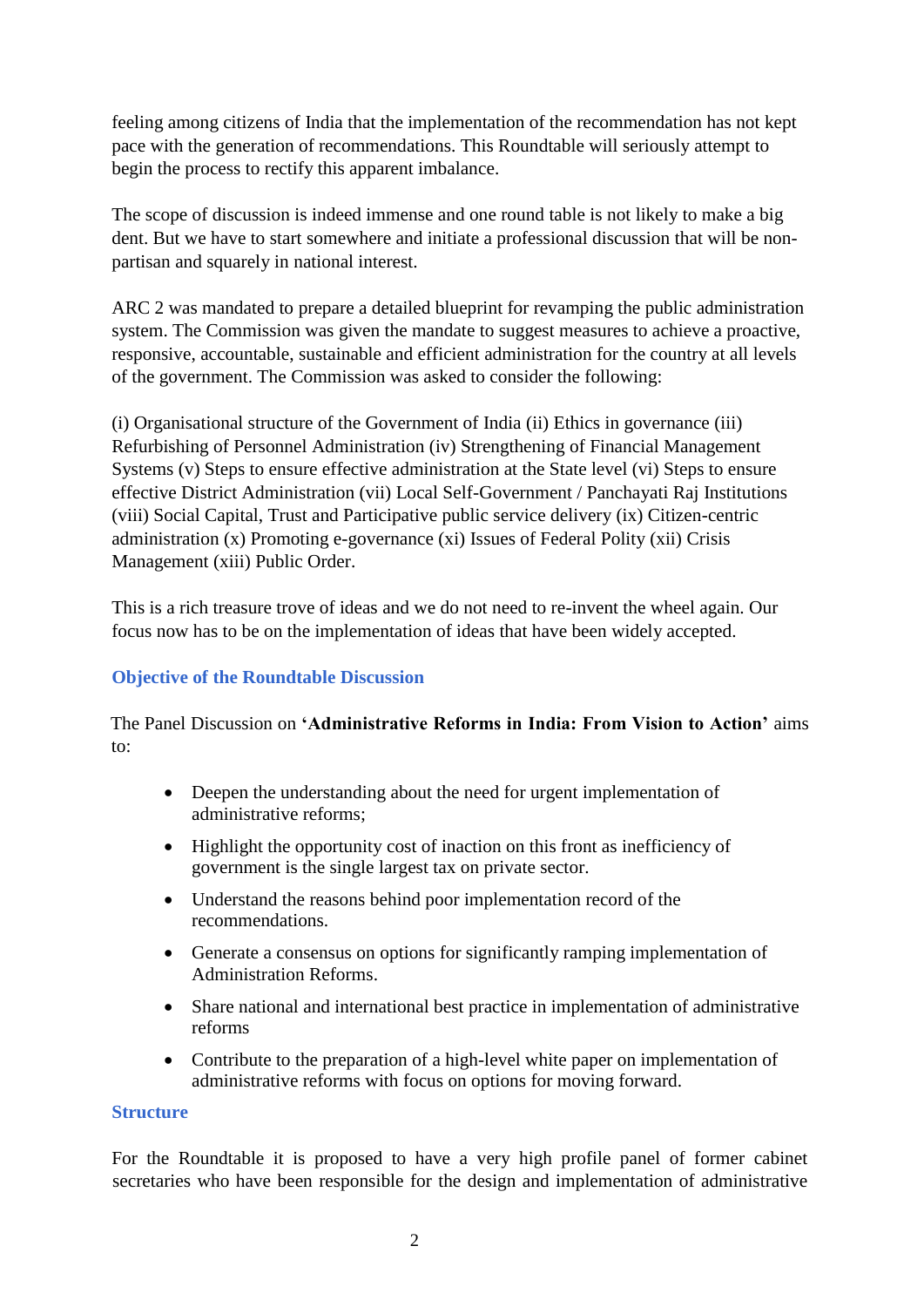reforms. Following six former Cabinet Secretaries to the Government in India have accepted our invitation to be a panellist on this High-Level Roundtable. .

|               | <b>Name</b>             | <b>Served as Cabinet Secretary</b> |            |
|---------------|-------------------------|------------------------------------|------------|
|               |                         | <b>From</b>                        | $\bf{To}$  |
|               | Shri Naresh Chandra     | 11-12-1990                         | 31-07-1992 |
| 2             | Shri Surendra Singh     | 01-08-1994                         | 31-07-1996 |
| $\mathcal{R}$ | Shri T.S.R. Subramanian | 01-08-1996                         | 31-03-1998 |
|               | Shri B.K. Chaturvedi    | 14-06-2004                         | 13-06-2007 |
| 5             | Shri K.M. Chandrasekhar | 14-06-2007                         | 13-06-2011 |
|               | Shri Ajit Seth          | 14-06-2011                         | 13-06-2015 |

Each panellist will be invited to make a brief 5-10 minute remarks before we have a discussion on a few selected recommendations of the Second Administrative Reform Commission along with those of other committees and commissions.

The programme for the High-Level Roundtable will be as follows:

| $09:00 - 09:50$ AM         | Registration / Welcome Tea/ Coffee                           |
|----------------------------|--------------------------------------------------------------|
| $10:00 - 11:30$ AM         | Session 1                                                    |
| $11:30 - 12:00$ Noon       | Tea/Coffee/Snacks                                            |
| $12:00 - 01:30 \text{ PM}$ | Session 2                                                    |
| $01:30 - 02:30 \text{ PM}$ | Lunch                                                        |
| $02:30 - 03:30 \text{ PM}$ | Organizational Meeting for the ISB Alumni Public Policy Club |
|                            | for ISB alums only                                           |

## *Venue:*

Jacaranda Hall, India Habitat Centre, Delhi

## *Participants*

The Roundtable Discussion will include ISB Alums from Hyderabad and Mohali campuses (essentially working bureaucrats and public policy professionals in the corporate space and the civil society). It is primarily a *Thought Leadership* Initiative by Bharti Institute of Public Policy and *ISB Alumni Public Policy Group,* a non-partisan professional club which intends to provide a forum to discuss, learn and deliberate upon various public policy issues and ideas at a national and international level.

In addition to ISB Alums, we will invite

- 1. Current Cabinet Secretary, Mr. P. K. Sinha
- 2. Serving Secretaries, Additional Secretaries and Joint Secretaries from Government of India and State Governments